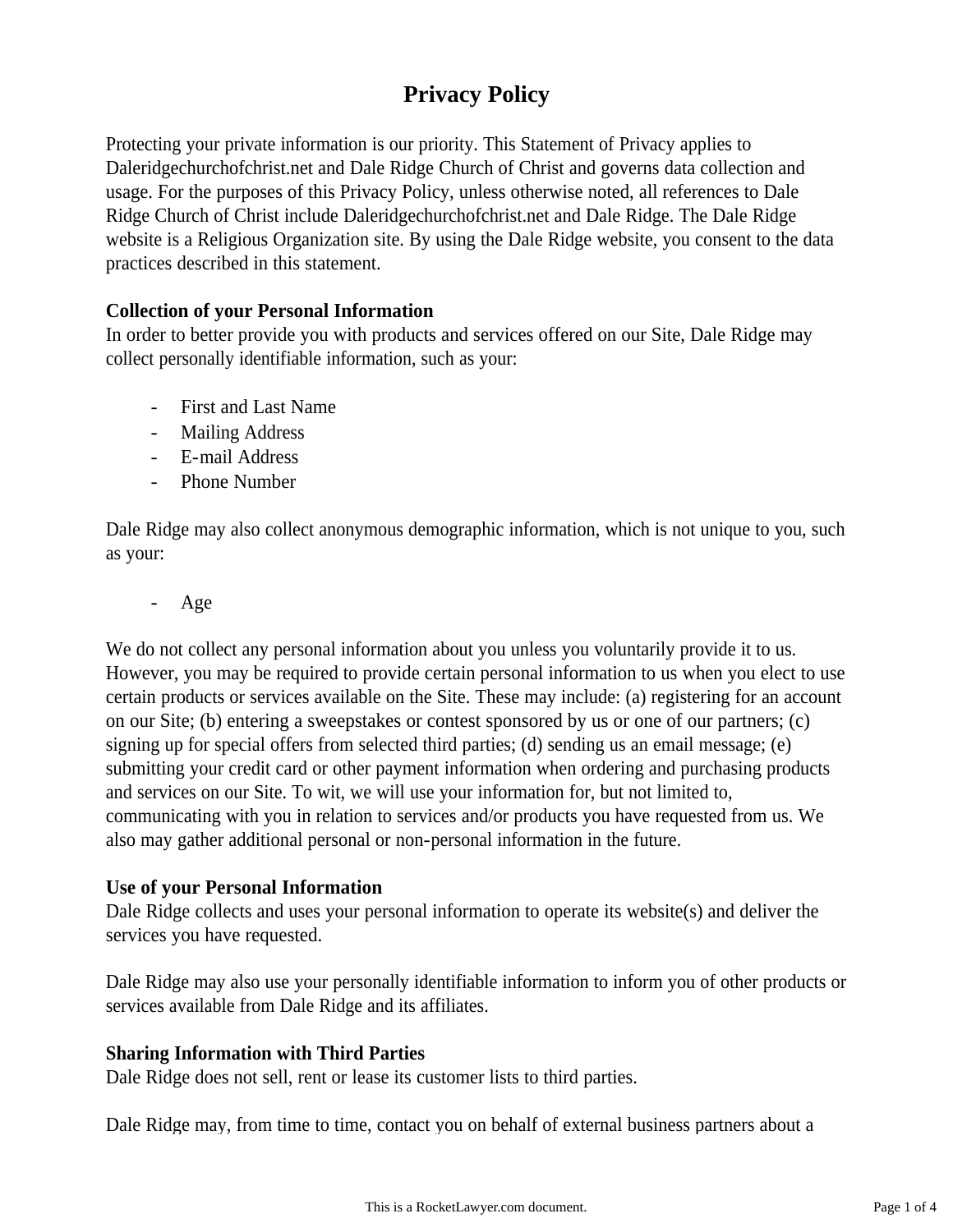particular offering that may be of interest to you. In those cases, your unique personally identifiable information (e-mail, name, address, telephone number) is transferred to the third party. Dale Ridge may share data with trusted partners to help perform statistical analysis, send you email or postal mail, provide customer support, or arrange for deliveries. All such third parties are prohibited from using your personal information except to provide these services to Dale Ridge, and they are required to maintain the confidentiality of your information.

Dale Ridge may disclose your personal information, without notice, if required to do so by law or in the good faith belief that such action is necessary to: (a) conform to the edicts of the law or comply with legal process served on Dale Ridge or the site; (b) protect and defend the rights or property of Dale Ridge; and/or (c) act under exigent circumstances to protect the personal safety of users of Dale Ridge, or the public.

### **Tracking User Behavior**

Dale Ridge may keep track of the websites and pages our users visit within Dale Ridge, in order to determine what Dale Ridge services are the most popular. This data is used to deliver customized content and advertising within Dale Ridge to customers whose behavior indicates that they are interested in a particular subject area.

### **Automatically Collected Information**

Information about your computer hardware and software may be automatically collected by Dale Ridge. This information can include: your IP address, browser type, domain names, access times and referring website addresses. This information is used for the operation of the service, to maintain quality of the service, and to provide general statistics regarding use of the Dale Ridge website.

### **Use of Cookies**

The Dale Ridge website may use "cookies" to help you personalize your online experience. A cookie is a text file that is placed on your hard disk by a web page server. Cookies cannot be used to run programs or deliver viruses to your computer. Cookies are uniquely assigned to you, and can only be read by a web server in the domain that issued the cookie to you.

One of the primary purposes of cookies is to provide a convenience feature to save you time. The purpose of a cookie is to tell the Web server that you have returned to a specific page. For example, if you personalize Dale Ridge pages, or register with Dale Ridge site or services, a cookie helps Dale Ridge to recall your specific information on subsequent visits. This simplifies the process of recording your personal information, such as billing addresses, shipping addresses, and so on. When you return to the same Dale Ridge website, the information you previously provided can be retrieved, so you can easily use the Dale Ridge features that you customized.

You have the ability to accept or decline cookies. Most Web browsers automatically accept cookies, but you can usually modify your browser setting to decline cookies if you prefer. If you choose to decline cookies, you may not be able to fully experience the interactive features of the Dale Ridge services or websites you visit.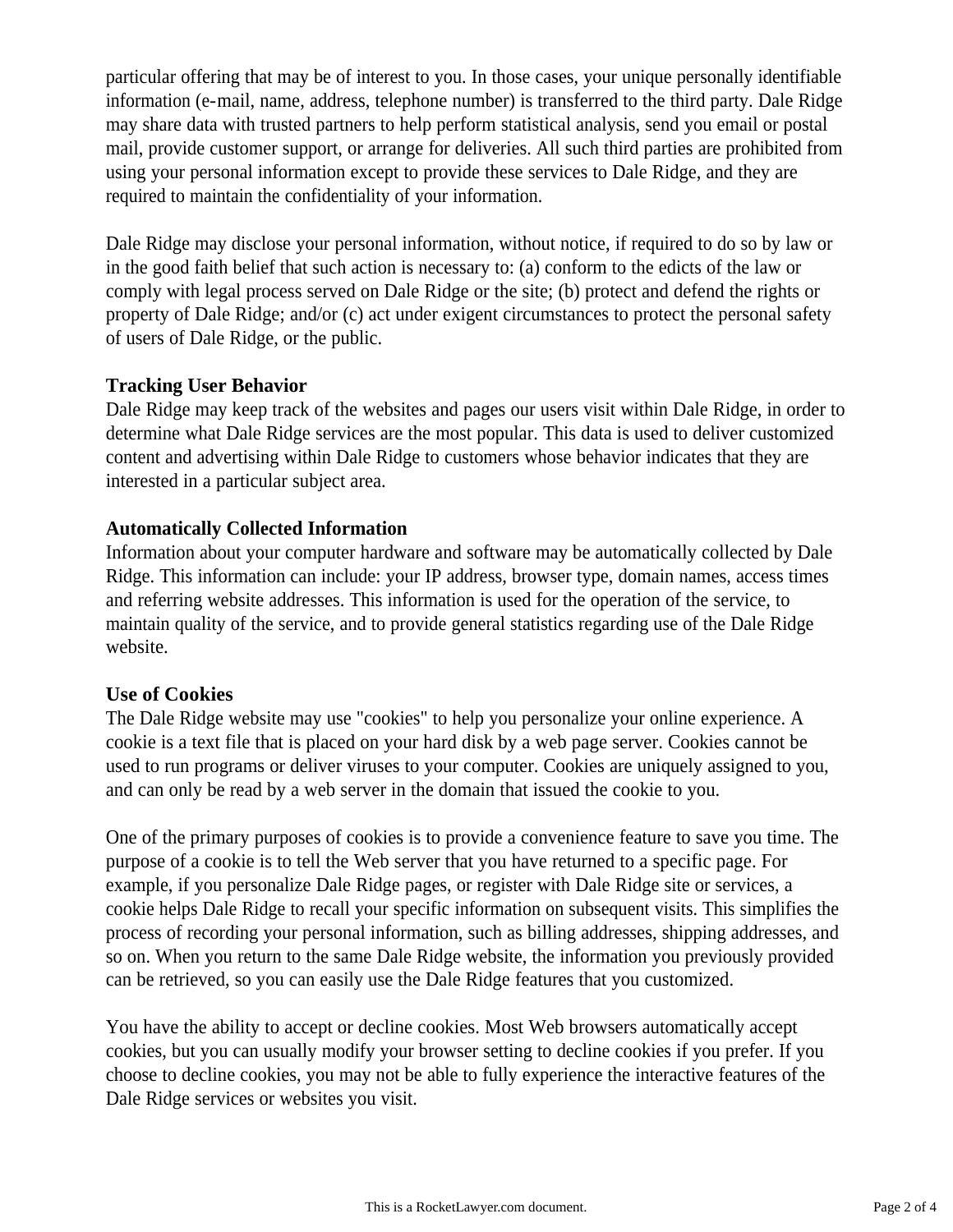# **Links**

This website contains links to other sites. Please be aware that we are not responsible for the content or privacy practices of such other sites. We encourage our users to be aware when they leave our site and to read the privacy statements of any other site that collects personally identifiable information.

# **Children Under Thirteen**

Dale Ridge does not knowingly collect personally identifiable information from children under the age of thirteen. If you are under the age of thirteen, you must ask your parent or guardian for permission to use this website.

# **Opt-Out & Unsubscribe from Third Party Communications**

We respect your privacy and give you an opportunity to opt-out of receiving announcements of certain information. Users may opt-out of receiving any or all communications from third-party partners of Dale Ridge by contacting us here:

- Web page: https://www.daleridgechurchofchrist.net/opt-out
- Email: webadmin@daleridgechurchofchrist.net
- Phone: 540-992-4385

# **E-mail Communications**

From time to time, Dale Ridge may contact you via email for the purpose of providing announcements, promotional offers, alerts, confirmations, surveys, and/or other general communication. In order to improve our Services, we may receive a notification when you open an email from Dale Ridge or click on a link therein.

If you would like to stop receiving marketing or promotional communications via email from Dale Ridge, you may opt out of such communications by contacting Dale Ridge as listed below..

# **External Data Storage Sites**

We may store your data on servers provided by third party hosting vendors with whom we have contracted.

### **Changes to this Statement**

Dale Ridge reserves the right to change this Privacy Policy from time to time. We will notify you about significant changes in the way we treat personal information by sending a notice to the primary email address specified in your account, by placing a prominent notice on our site, and/or by updating any privacy information on this page. Your continued use of the Site and/or Services available through this Site after such modifications will constitute your: (a) acknowledgment of the modified Privacy Policy; and (b) agreement to abide and be bound by that Policy.

### **Contact Information**

Dale Ridge welcomes your questions or comments regarding this Statement of Privacy. If you believe that Dale Ridge has not adhered to this Statement, please contact Dale Ridge at:

Dale Ridge Church of Christ